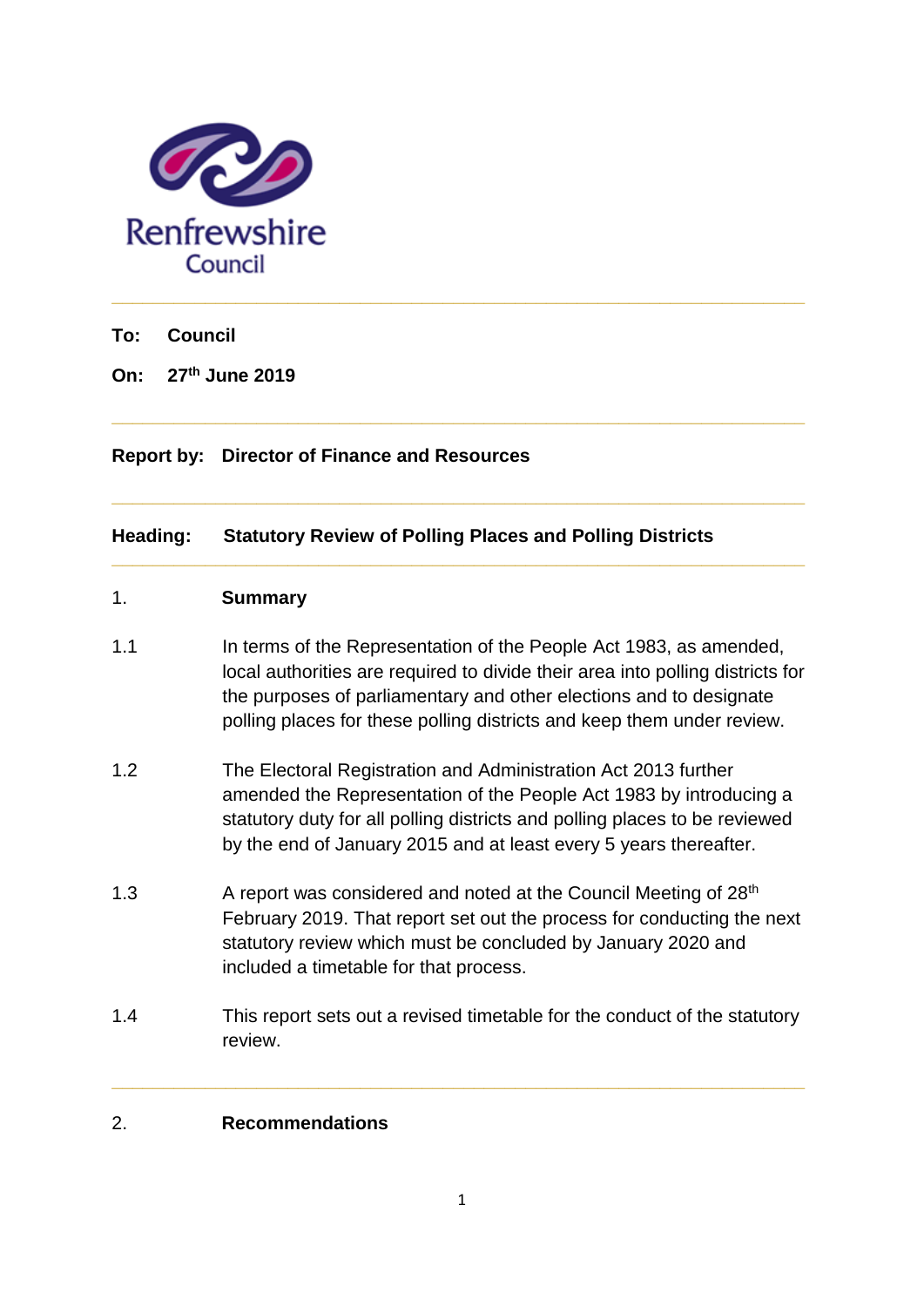2.1 That the Council note the revised timetable for the conduct of the statutory review.

# 3. **Background**

3.1 The Representation of the People Act 1983 as amended by the Electoral Registration and Administration Act 2013, introduced a duty for all polling districts and polling places to be reviewed by the end of January 2015 and at least five yearly thereafter.

\_\_\_\_\_\_\_\_\_\_\_\_\_\_\_\_\_\_\_\_\_\_\_\_\_\_\_\_\_\_\_\_\_\_\_\_\_\_\_\_\_\_\_\_\_\_\_\_\_\_\_\_\_\_\_\_\_

- 3.2 Here in Renfrewshire the current polling arrangements were approved by Council on 27th February 2014, for use in all elections thereafter in the period to the next review.
- 3.3 Following the report to Council of 28<sup>th</sup> February, a Notice commencing the statutory review procedure was published on 1<sup>st</sup> March 2019. That set an initial period of public consultation which closed on 1<sup>st</sup> May 2019. A significant number of responses to the consultation have been received from individuals and groups. Those responses include a number of suggestions for potential alternative polling places.
- 3.4 As Members will be aware, the European Parliamentary Elections were called on 15<sup>th</sup> April, with polling day being 23<sup>rd</sup> May and the count on 26<sup>th</sup> May. When the timetable for the conduct of the statutory review was set, it was not anticipated that the said elections would require to be conducted. As a result, officers have not had the opportunity of assessing the alternative polling places suggested by the consultation responses. It is therefore necessary to revise the timetable for the statutory review to allow these assessments to be made and for the Returning Officer to comment on the proposals.
- 3.5 The revised timetable for the conduct of the review will now be as follows:

|                | <b>Notice Published</b>                                                                                                  | 1 March 2019      |
|----------------|--------------------------------------------------------------------------------------------------------------------------|-------------------|
| 2              | Representations by interested parties were sought by                                                                     | 1 May 2019        |
| 3              | Council will consider a report on the initial proposals on                                                               | 26 September 2019 |
| $\overline{4}$ | The Council will consider all representations received<br>and will produce draft proposals for public consultation<br>bv | 10 October 2019   |
| 5              | Further comments/suggestions on these proposals must<br>be received by                                                   | 15 November 2019  |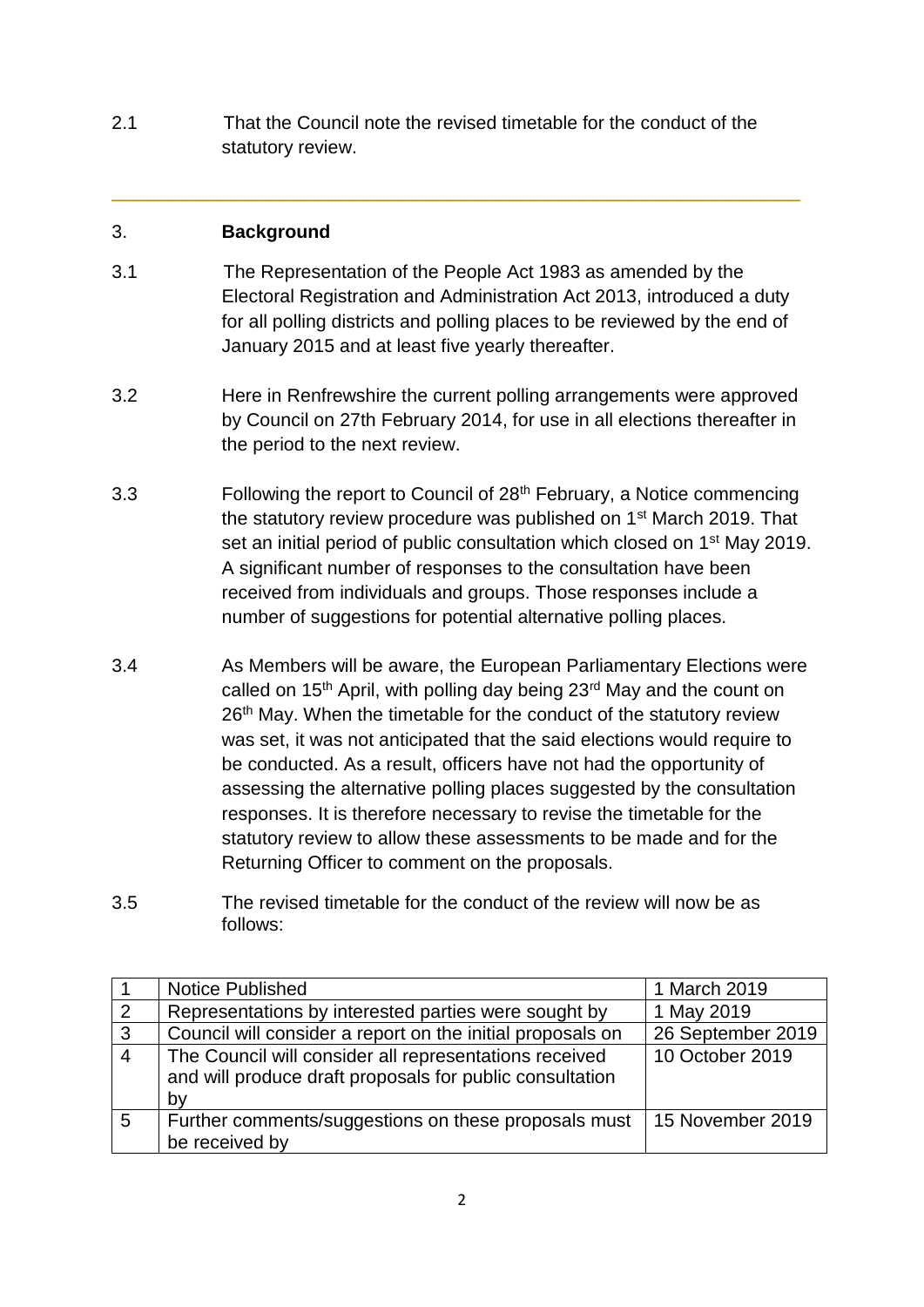| Final proposals, having regard to any               | 12 December 2019 |
|-----------------------------------------------------|------------------|
| comments/suggestions received will be considered by |                  |
| Council on                                          |                  |

3.6 A report will be brought to the next Council on 27<sup>th</sup> September 2019 setting out the comments received during this initial period of consultation, along with the Returning Officer's response thereto. Recommendations will be made for the content of a draft Polling Plan for further consultation as set in the table above.

**\_\_\_\_\_\_\_\_\_\_\_\_\_\_\_\_\_\_\_\_\_\_\_\_\_\_\_\_\_\_\_\_\_\_\_\_\_\_\_\_\_\_\_\_\_\_\_\_\_\_\_\_\_\_\_\_\_\_\_\_\_\_\_\_\_\_\_**

## **Implications of the Report**

- 1. **Financial**  None
- 2. **HR & Organisational Development** None*.*
- 3. **Community/Council Planning –** None
- 4. **Legal** As detailed in the report.
- 5. **Property/Assets** The current Polling Plan involves the use of various council properties and consultation will take place with the appropriate officers as part of review.
- 6. **Information Technology** None
- 7. **Equality & Human Rights** *-* The recommendations contained within this report have been assessed in relation to their impact on equalities and human rights. No negative impacts on equality groups or potential for infringement of individuals' human rights have been identified arising from the recommendations contained in the report because it is for noting only. If required following implementation, the actual impact of the recommendations and the mitigating actions will be reviewed and monitored, and the results of the assessment will be published on the Council's website.
- 8. **Health & Safety**  The premises currently used as polling places have been inspected and appropriate arrangements and/or adaptations have been made as necessary to obviate risk to staff and voters.
- 9. **Risk** *– N/A*
- 10. **Privacy Impact** None
- 11. **Cosla Policy Position** None